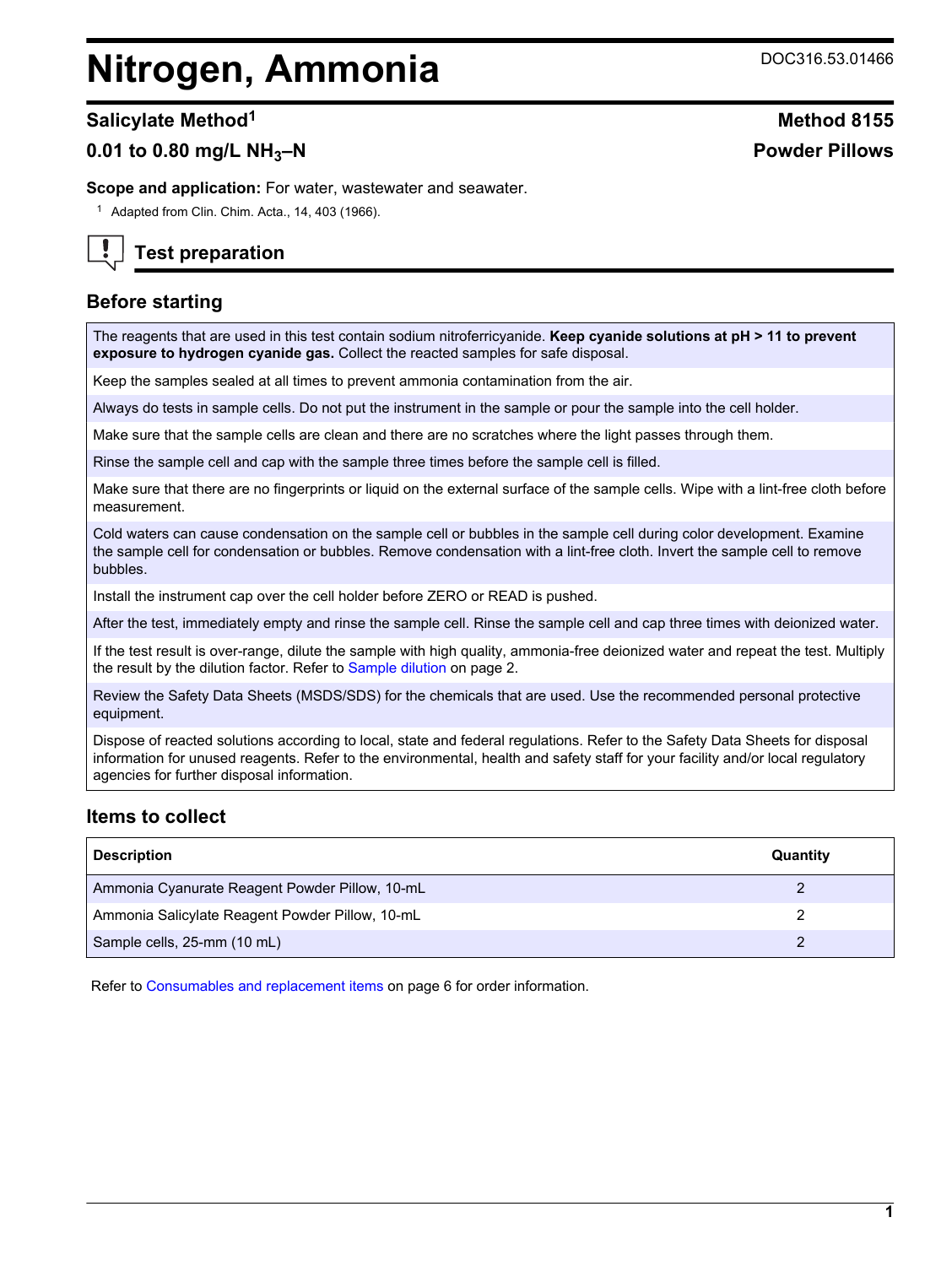## <span id="page-1-0"></span>**Sample collection and storage**

- Collect samples in clean glass or plastic bottles.
- If the sample contains chlorine, add 1 drop of 0.1 N sodium thiosulfate to 1 liter of sample to remove each 0.3 mg/L of chlorine.
- To preserve samples for later analysis, adjust the sample pH to less than 2 with concentrated sulfuric acid (approximately 2 mL per liter). No acid addition is necessary if the sample is tested immediately.
- Keep the preserved samples at or below 6  $^{\circ}$ C (43  $^{\circ}$ F) for a maximum of 28 days.
- Let the sample temperature increase to room temperature before analysis.
- Before analysis, adjust the pH to 7 with 5 N sodium hydroxide solution.
- Correct the test result for the dilution caused by the volume additions.

## **Sample dilution**

Select the applicable sample volume from Table 1. The sample volume depends on the starting concentration of the sample. Put the sample in a graduated mixing cylinder, then dilute the sample to 25 mL with deionized water and mix fully.

| <b>Starting concentration</b><br>(mg/L $NH_3-N$ ) | Sample volume (mL)         | <b>Dilution factor</b> |  |
|---------------------------------------------------|----------------------------|------------------------|--|
| $\leq 0.8$                                        | Dilution is not necessary. |                        |  |
| $\leq$ 2                                          | 10.0 mL                    | 2.5                    |  |
| $\leq 4$                                          | 5.0 mL                     | 5.0                    |  |
| $\leq 8$                                          | $2.5$ mL                   | 10.0                   |  |
| $\leq 20$                                         | $1.0$ mL                   | 25.0                   |  |

#### **Table 1 Sample volumes for dilution**

## **Powder pillow procedure**



**1.** Set the instrument to  $NH<sub>3</sub>-N.$ 

For DR300, push the up arrow button. For PCII, push the menu button, checkmark button, then the menu button again.



**2. Prepare the blank:** Fill a sample cell to the 10-mL mark with deionized water.



**3. Prepare the sample:** Fill a sample cell to the 10‑mL mark with sample or diluted sample. Refer to Sample dilution on page 2.



**4.** Add the contents of one Ammonia Salicylate Powder Pillow to each sample cell.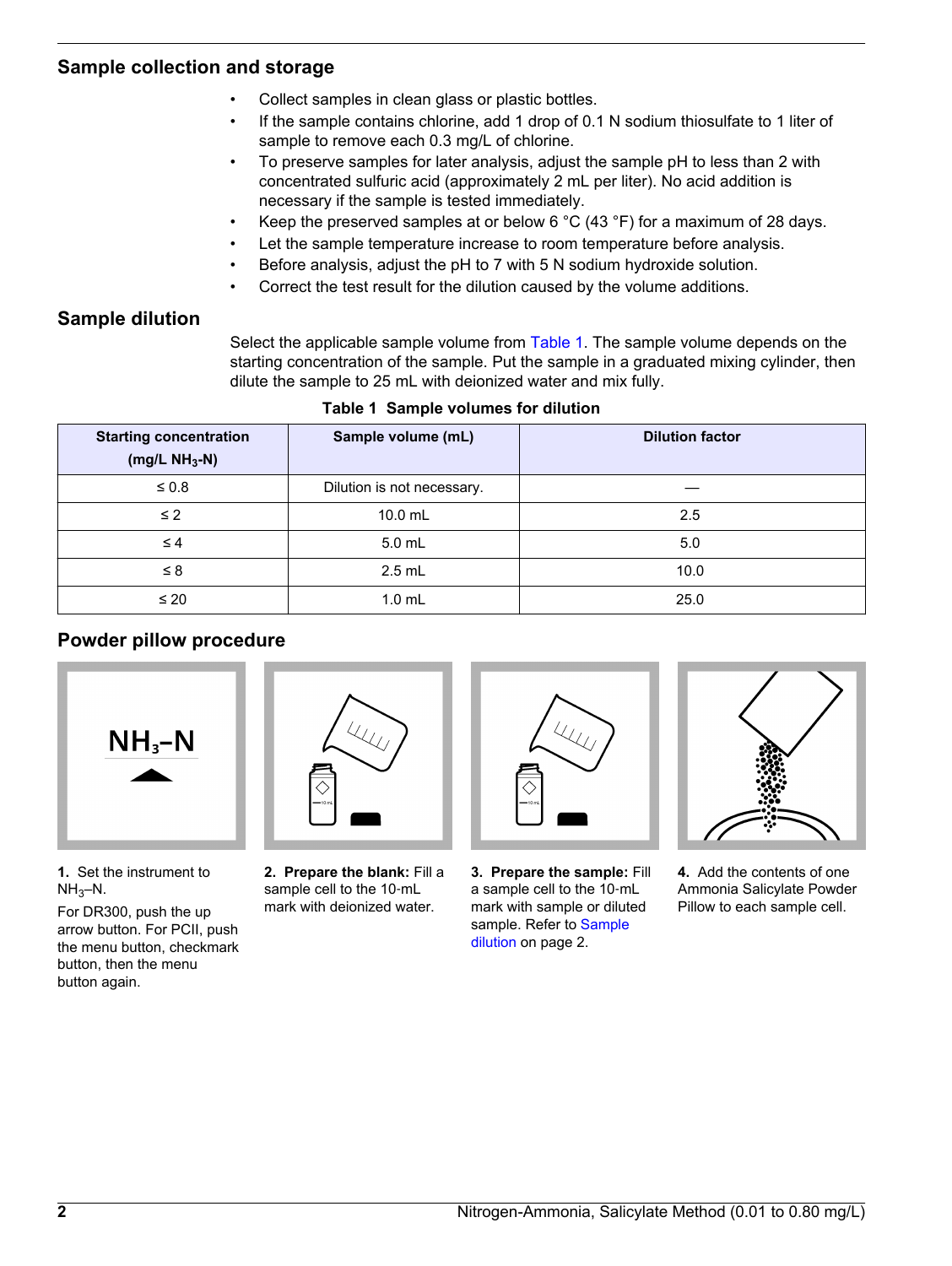

**5.** Put the stopper on the sample cell. Shake to dissolve the reagent.



**6.** Set and start a timer for 3 minutes. A 3‑minute reaction time starts.



**7.** After the timer expires, add the contents of one Ammonia Cyanurate Powder Pillow to each sample cell.



**8.** Put the stopper on the sample cell. Shake to dissolve the reagent.



**9.** Set and start a timer for 15 minutes. A 15‑minute reaction time starts.



**10.** When the timer expires, clean the blank sample cell.



**11.** Insert the blank into the cell holder. Point the diamond mark on the sample cell toward the keypad.



**12.** Install the instrument cap over the cell holder.



**13.** Push **ZERO**. The display shows "0.00".



**14.** Remove the sample cell from the cell holder.



**15.** Clean the prepared sample cell.



**16.** Insert the prepared sample into the cell holder. Point the diamond mark on the sample cell toward the keypad.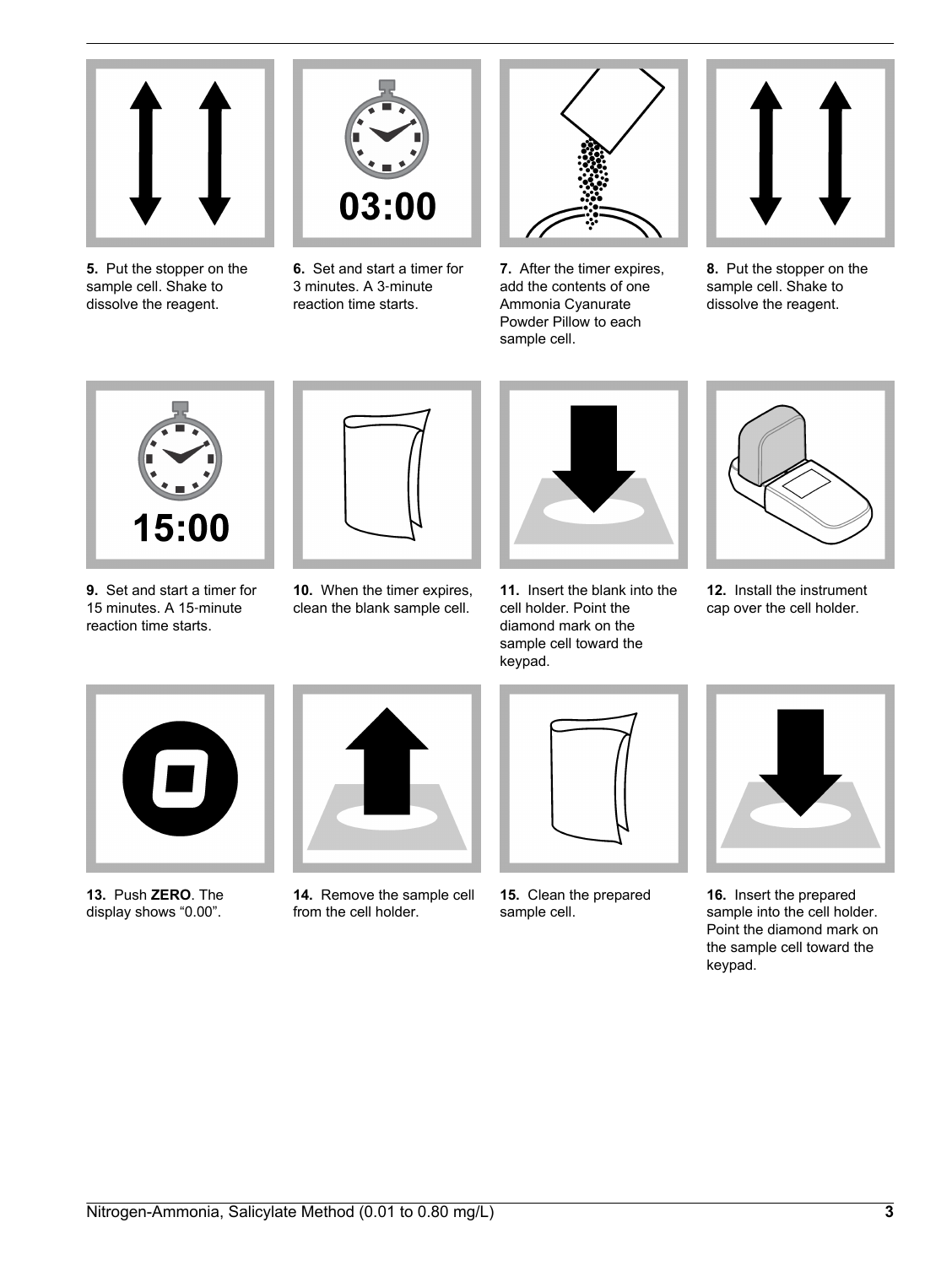

**17.** Install the instrument cap over the cell holder.



**18.** Push **READ**. Results show in mg/L ammonia as

nitrogen (NH<sub>3</sub>–N).

ONC OFF  $\left[\begin{array}{c} \circ \\ \circ \end{array}\right]$   $\div$  $MR$   $M+$   $X$  $7 8 9 4 5 6 +$  $\overline{\bullet}$   $\overline{\bullet}$   $\overline{\bullet}$   $\overline{\bullet}$   $\overline{\bullet}$ 

**19.** If the sample was diluted, multiply the result by the applicable dilution factor from [Table 1](#page-1-0) on page 2.

*Note: To change the results to mg/L ammonia (NH3) , multiply the result by 1.22. To change the results to mg/L ammonium (NH<sup>4</sup> + ), multiply the result by 1.29.*

## **Interferences**

| Interfering substance | Interference level                                                                                                                                                                                                                                                                                                 |
|-----------------------|--------------------------------------------------------------------------------------------------------------------------------------------------------------------------------------------------------------------------------------------------------------------------------------------------------------------|
| Calcium               | 1000 mg/L as $CaCO3$                                                                                                                                                                                                                                                                                               |
| Iron                  | All levels. Correct for iron interference as follows:                                                                                                                                                                                                                                                              |
|                       | 1.<br>Use one of the Iron, Total procedures to measure the iron concentration of the sample.<br>2.<br>Use an iron standard solution to add iron to the deionized water blank so that the blank has the<br>same iron concentration as the sample. The iron interference will be zeroed out from the test<br>result. |
| Magnesium             | 6000 mg/L as $CaCO3$                                                                                                                                                                                                                                                                                               |
| Monochloramine        | Monochloramine that is in chloraminated drinking water interferes directly at all levels and gives high<br>results. Use a Free Ammonia and Monochloramine method to determine free ammonia in these<br>sample matrices.                                                                                            |
| <b>Nitrate</b>        | 100 mg/L as $NO3$ <sup>-</sup> -N                                                                                                                                                                                                                                                                                  |
| Nitrite               | 12 mg/L as $NO2$ -N                                                                                                                                                                                                                                                                                                |
| pH                    | Adjust acidic or basic samples to approximately pH 7. Use 1 N sodium hydroxide standard solution<br>for acidic samples and 1 N hydrochloric acid standard solution for basic samples.                                                                                                                              |
| Phosphate             | 100 mg/L as $PO_4^3$ -P                                                                                                                                                                                                                                                                                            |
| Sulfate               | 300 mg/L as $SO_4^{2-}$                                                                                                                                                                                                                                                                                            |
| Sulfide               | Sulfide will intensify the color. Remove sulfide interference as follows:                                                                                                                                                                                                                                          |
|                       | 1.<br>Measure approximately 350 mL of sample in a 500-mL Erlenmeyer flask.<br>Add the contents of one Sulfide Inhibitor Reagent Powder Pillow. Swirl to mix.<br>2.<br>Filter the sample through a folded filter paper and filter funnel.<br>3.<br>Use the filtered sample in the test procedure.<br>4.             |
| Other substances      | Less common interferences such as hydrazine and glycine cause intensified colors in the prepared<br>sample. Turbidity and color will give incorrect high values. Samples with severe interferences require<br>distillation. Use the distillation procedure that is supplied with the distillation set.             |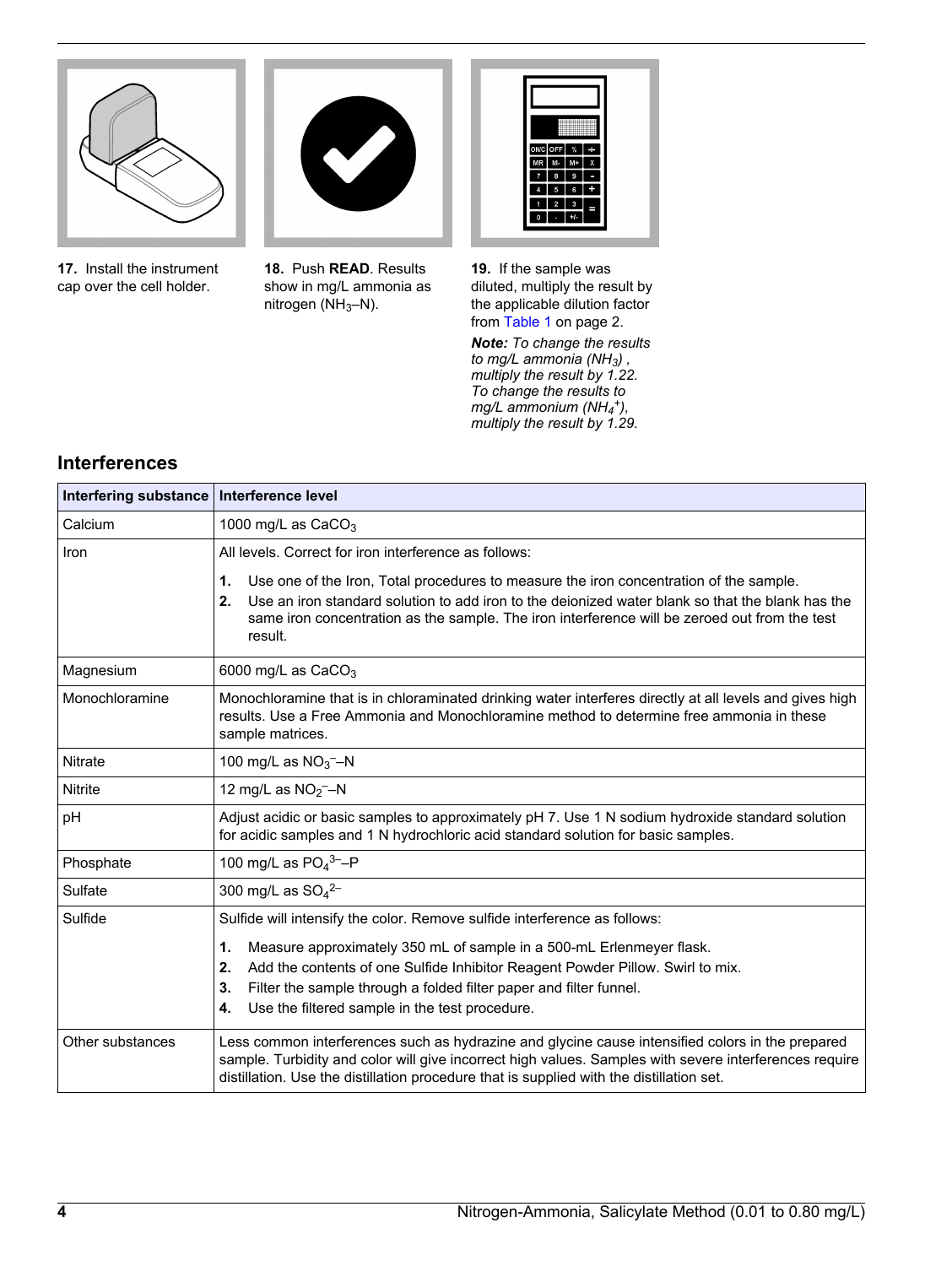#### **Pollution prevention and waste management**

The ammonia salicylate reagent contains sodium nitroferricyanide and must be disposed of as a hazardous waste. Dispose of reacted solutions according to local, state and federal regulations.

## **Accuracy check**

#### **Standard additions method**

Use the standard additions method to validate the test procedure, reagents and instrument and to find if there is an interference in the sample. Items to collect:

- Ammonia Nitrogen Standard Solution, 10 mg/L as NH<sub>3</sub>-N
- Mixing cylinders, 25-mL (3)
- Pipet, TenSette®, 0.1–1.0 mL and tips
- **1.** Prepare three spiked samples: use the TenSette pipet to add 0.2 mL, 0.4 mL and 0.6 mL of the standard solution, respectively, to three 25-mL portions of fresh sample. Mix well.
- **2.** Use the test procedure to measure the concentration of each of the spiked samples. Start with the smallest sample spike. Measure each of the spiked samples in the instrument.
- **3.** Compare the expected result to the actual result. The expected ammonia nitrogen concentration increase is 0.08 mg/L for each 0.2 mL of standard that is added (with no sample dilution).

#### **Standard solution method**

Use the standard solution method to validate the test procedure, the reagents and the instrument.

Items to collect:

- Ammonia Nitrogen Standard Solution, 10 mg/L as NH<sub>3</sub>-N
- 100-mL volumetric flask, Class A
- 4-mL volumetric pipet, Class A and pipet filler
- Deionized water
- **1.** Prepare a 0.40 mg/L ammonia nitrogen standard solution as follows:
	- **a.** Use a pipet to add 4.0 mL of 10 mg/L ammonia nitrogen standard solution into the volumetric flask.
	- **b.** Dilute to the mark with deionized water. Mix well. Prepare this solution daily.
- **2.** Use the test procedure to measure the concentration of the prepared standard solution.
- **3.** Compare the expected result to the actual result.

*Note: The factory calibration can be adjusted slightly with the standard calibration adjust option so that the instrument shows the expected value of the standard solution. The adjusted calibration is then used for all test results. This adjustment can increase the test accuracy when there are small variations in the reagents or instruments.*

#### **Method performance**

The method performance data that follows was derived from laboratory tests that were measured on a DR300 and a Pocket Colorimeter II during ideal test conditions. Users can get different results under different test conditions.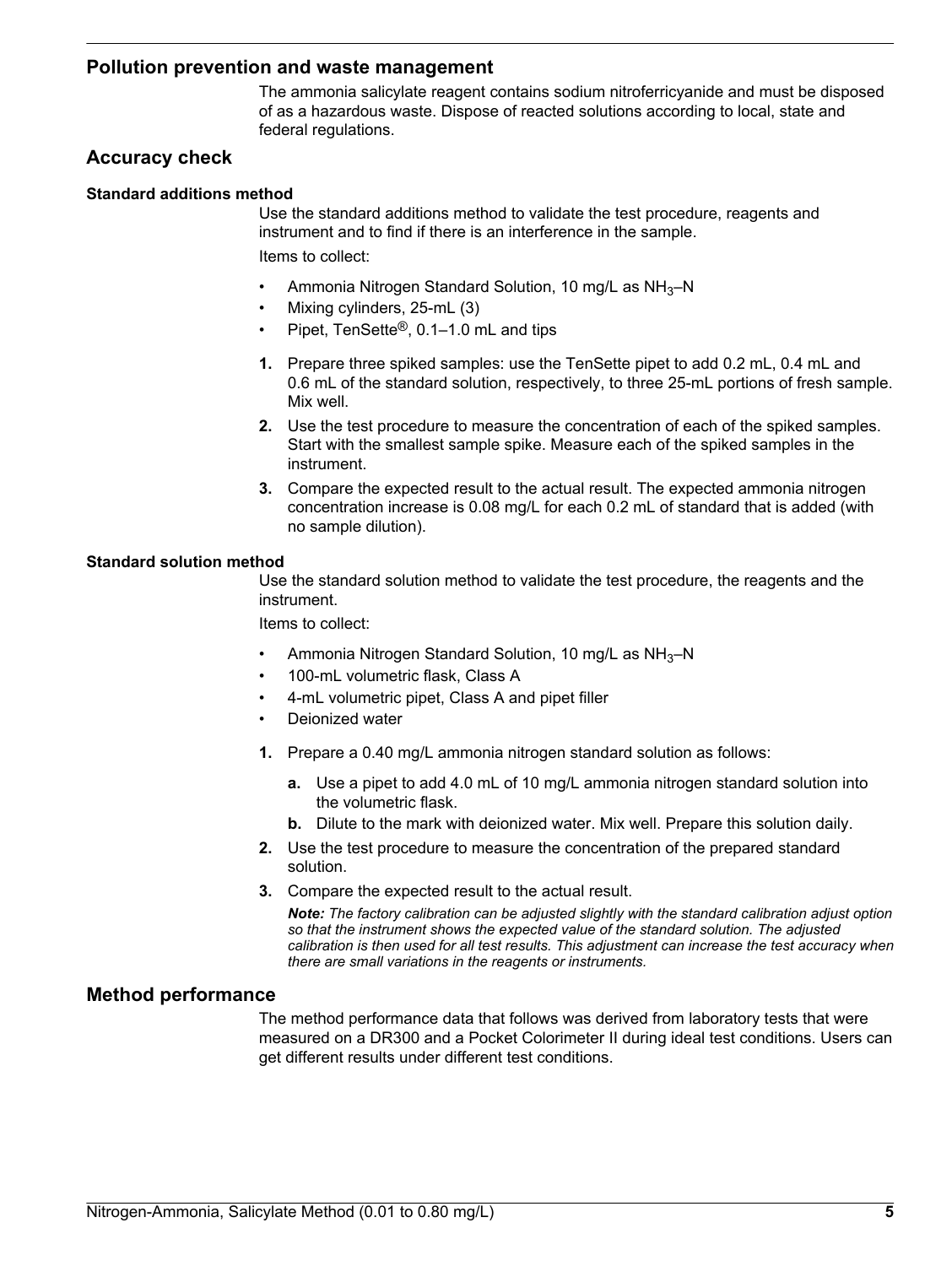#### **Precision (95% confidence interval)**

#### $0.60 \pm 0.05$  mg/L NH<sub>3</sub>-N

## <span id="page-5-0"></span>**Summary of method**

Ammonia compounds combine with chlorine to form monochloramine. Monochloramine reacts with salicylate to form 5-aminosalicylate. The 5‑aminosalicylate is oxidized in the presence of a sodium nitroprusside catalyst to form a blue-colored compound. The blue color is masked by the yellow color from the excess reagent to give a final green-colored solution.

## **Consumables and replacement items**

#### **Required reagents**

| <b>Description</b>                              | <b>Quantity/Test</b> | Unit          | Item no. |
|-------------------------------------------------|----------------------|---------------|----------|
| Nitrogen Ammonia Reagent Set, 10 mL, includes:  |                      | 100 tests     | 2668000  |
| Ammonia Cyanurate Reagent Powder Pillow, 10 mL  |                      | $100$ /p $ka$ | 2653199  |
| Ammonia Salicylate Reagent Powder Pillow, 10 mL |                      | $100$ /p $kg$ | 2653299  |

#### **Required apparatus**

| <b>Description</b>                       | <b>Quantity/test</b> | Unit  | ltem no. |
|------------------------------------------|----------------------|-------|----------|
| Sample cells, 10-mL round, 25 mm x 60 mm |                      | 6/pkg | 2427606  |

#### **Recommended standards and apparatus**

| <b>Description</b>                                                                                                                                        | Unit         | Item no. |
|-----------------------------------------------------------------------------------------------------------------------------------------------------------|--------------|----------|
| Flask, volumetric, Class A, 100 mL, glass                                                                                                                 | each         | 1457442  |
| Nitrogen Ammonia Standard Solution, 10-mg/L NH <sub>3</sub> -N                                                                                            | 500 mL       | 15349    |
| Nitrogen Ammonia Standard Solution, 10-mL Voluette <sup>®</sup> Ampule, 50-mg/L NH <sub>3</sub> -N                                                        | 16/pkg       | 1479110  |
| Pipet, TenSette <sup>®</sup> , 0.1-1.0 mL                                                                                                                 | each         | 1970001  |
| Pipet tips for TenSette <sup>®</sup> Pipet, 0.1-1.0 mL                                                                                                    | $50$ /p $kg$ | 2185696  |
| Pipet tips for TenSette <sup>®</sup> Pipet, 0.1-1.0 mL                                                                                                    | 1000/pkg     | 2185628  |
| Pipet, volumetric, Class A, 4.00 mL                                                                                                                       | each         | 1451504  |
| Wastewater Effluent Standard Solution, Mixed Parameter, for NH <sub>3</sub> -N, NO <sub>3</sub> -N, PO <sub>4</sub> <sup>3-</sup> ,<br>COD, $SO42-$ , TOC | 500 mL       | 2833249  |
| Water, deionized                                                                                                                                          | 4 L          | 27256    |

#### **Optional reagents and apparatus**

| <b>Description</b>                                                | Unit | Item no. |
|-------------------------------------------------------------------|------|----------|
| Ampule Breaker, 10-mL Voluette <sup>®</sup> Ampules               | each | 2196800  |
| Mixing cylinder, graduated, 25-mL                                 | each | 2088640  |
| Distillation heater and support for apparatus set, 115 VAC option | each | 2274400  |
| Distillation apparatus set, general purpose                       | each | 2265300  |
| Flask, Erlenmeyer, 500 mL                                         | each | 50549    |
| Funnel, poly, 65 mm                                               | each | 108367   |
| Distillation heater and support for apparatus set, 230 VAC option | each | 2274402  |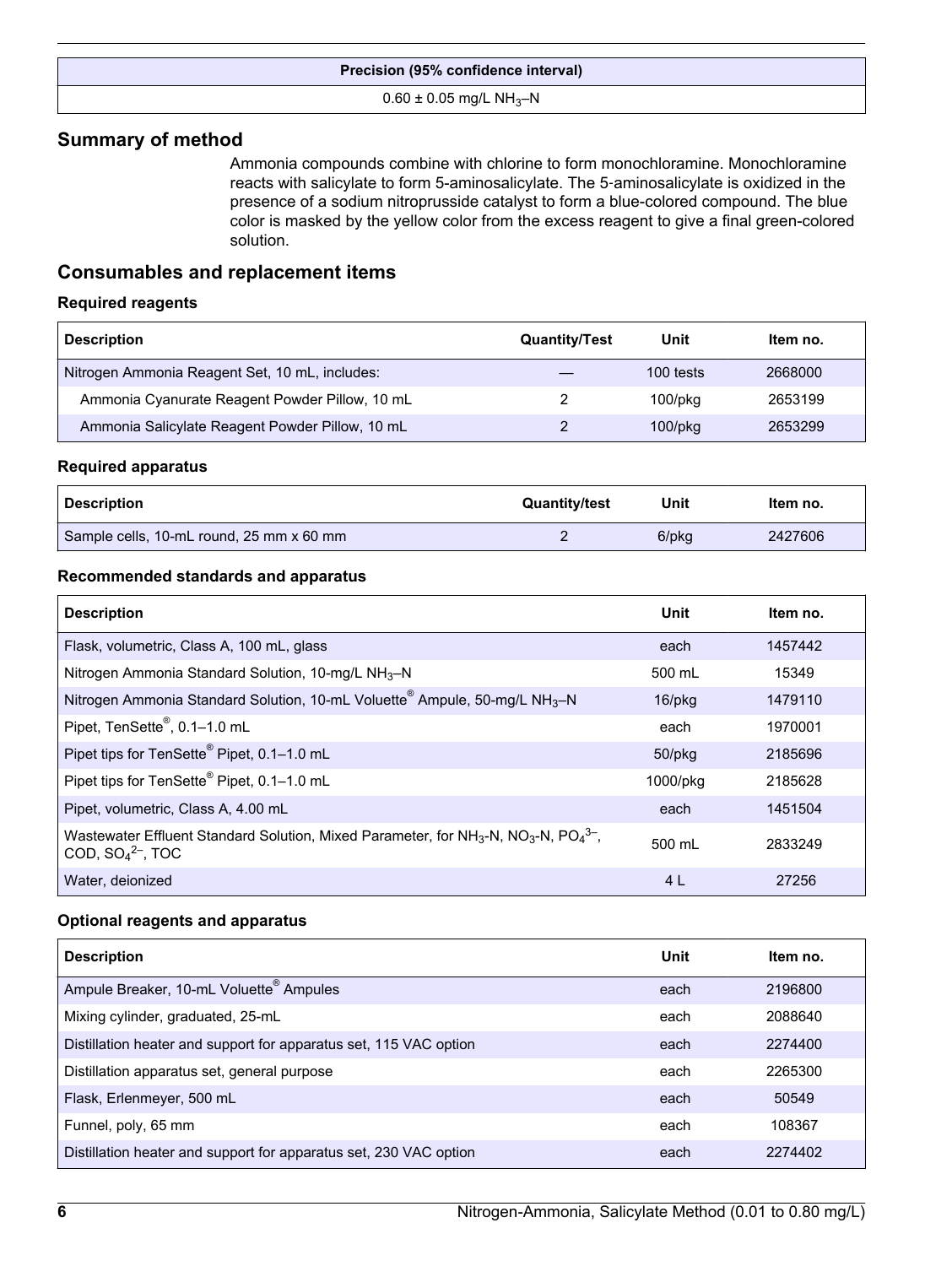## **Optional reagents and apparatus (continued)**

| <b>Description</b>                                 | Unit          | Item no. |
|----------------------------------------------------|---------------|----------|
| Filter Paper, folded, 2-3-micron, pleated, 12.5-cm | $100$ /pkg    | 189457   |
| Pipet, serological, 2 mL                           | each          | 53236    |
| Sodium Hydroxide Solution, 5 N                     | 50 mL         | 245026   |
| Sodium Thiosulfate, 0.1 N                          | $100$ mL      | 32332    |
| Sulfide Inhibitor Reagent Powder Pillows           | $100$ /p $kg$ | 241899   |
| Sulfuric Acid, concentrated, ACS                   | 500 mL        | 97949    |
| Sulfuric Acid Standard Solution, 1 N               | 100 mL MDB    | 127032   |